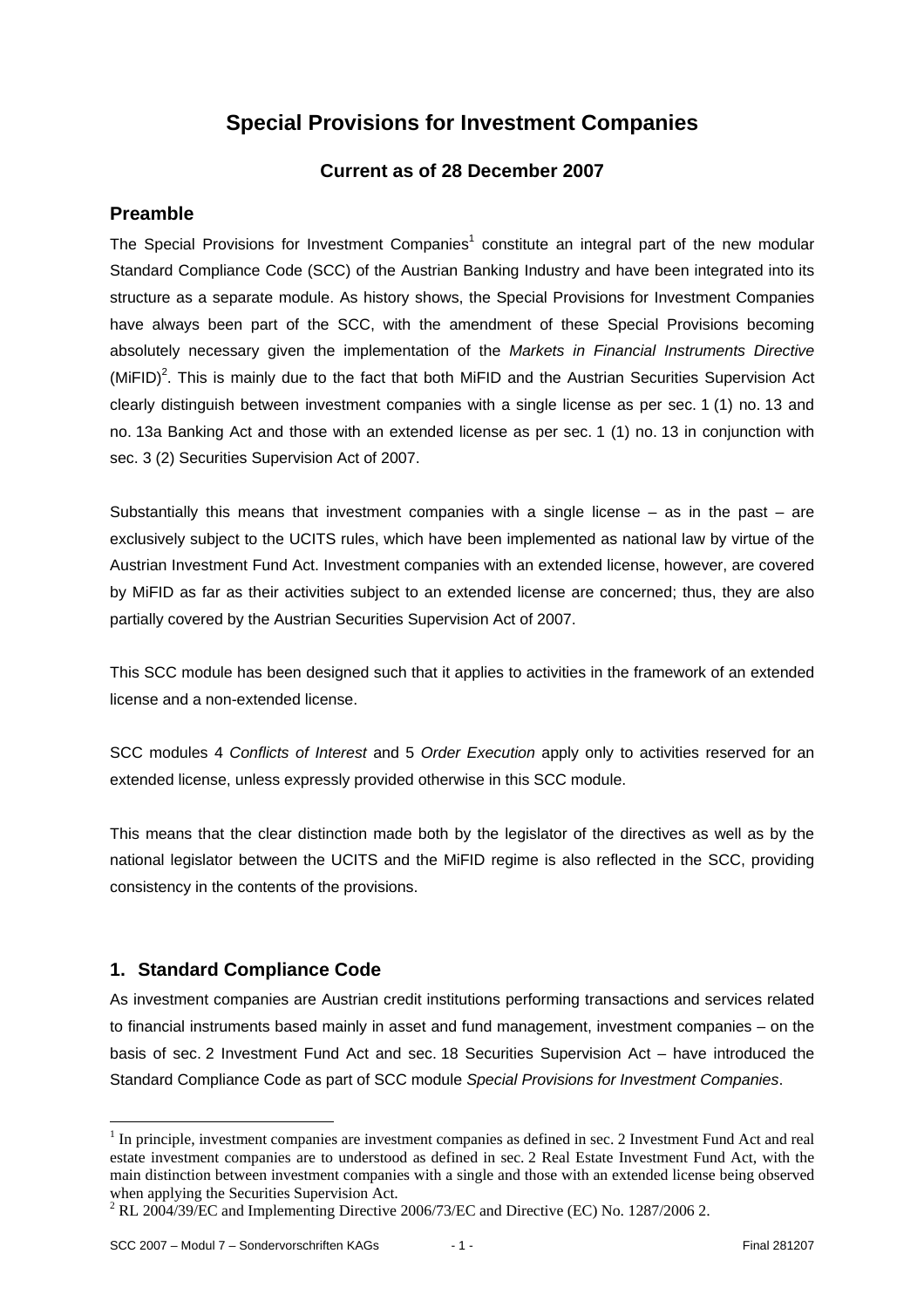This is associated with the fact that investment companies act honestly and fairly in the best interests of the funds they manage and the integrity of the market, and in so doing comply with all provisions applicable to the performance of their business activities to serve the best interests of investors and the integrity of the market, while contributing the due skill, care and diligence, trying to avoid conflicts of interest and generally having and effectively using the resources and procedures that are necessary for the proper performance of its business activities.

An investment company's management is required – in light of the principle of proportionality clearly apostrophized in the Austrian Securities Supervision Act of 2007 – to ensure the establishment of an independent compliance organisation, placing special emphasis on the independence and discretion of this compliance organisation. The compliance officer, who – as long as the discretion and independence are guaranteed – may be part of an organisational unit that is independent from fund management, shall report exclusively to the management acting as one single body. Thus the compliance officer – if established and required in the organisation – heads the compliance organisation of the investment company, acting in the best interests and the integrity of the investment company and the market.

The compliance officer and compliance department shall report directly to the full management board as one single body; line reporting to the chairman of the management board is recommended.

Within the investment company, the compliance officer plays a central role, as is demonstrated by his responsibility to communicate compliance-relevant aspects to the Financial Market Authority and by his decision-making authority with regard to the applicability and interpretation of compliance-relevant standards. Due to this central role within the investment company, the compliance officer and his subordinated compliance department - to the extent necessary for the adequate performance of this activity - shall be authorised at any time and without any limitations to inspect, access and obtain information including any relevant documents, books, records, personnel data and available sound recordings. Any act in opposition to the compliance officer shall constitute a serious disciplinary and hence punishable offence.

It is decisive that the activities of the compliance officer and compliance department differ from those of the internal audit and risk management departments. However, this does not necessarily rule out cooperation between such organisational units; it is possible, for instance, to delegate – for the sake of efficient control – the verification of compliance with the provisions of the Austrian Securities Supervision Act to the internal audit department.

For the sake of the apostrophised principle of proportionality it must be underscored that the organisational structure of an investment company is usually very lean. The role of the compliance function within an investment company should be seen in the same light, with the outsourcing of compliance activities – similar to other divisions – being possible in principle under sec. 25 Securities Supervision Act or possible in the context of the investment company organisation.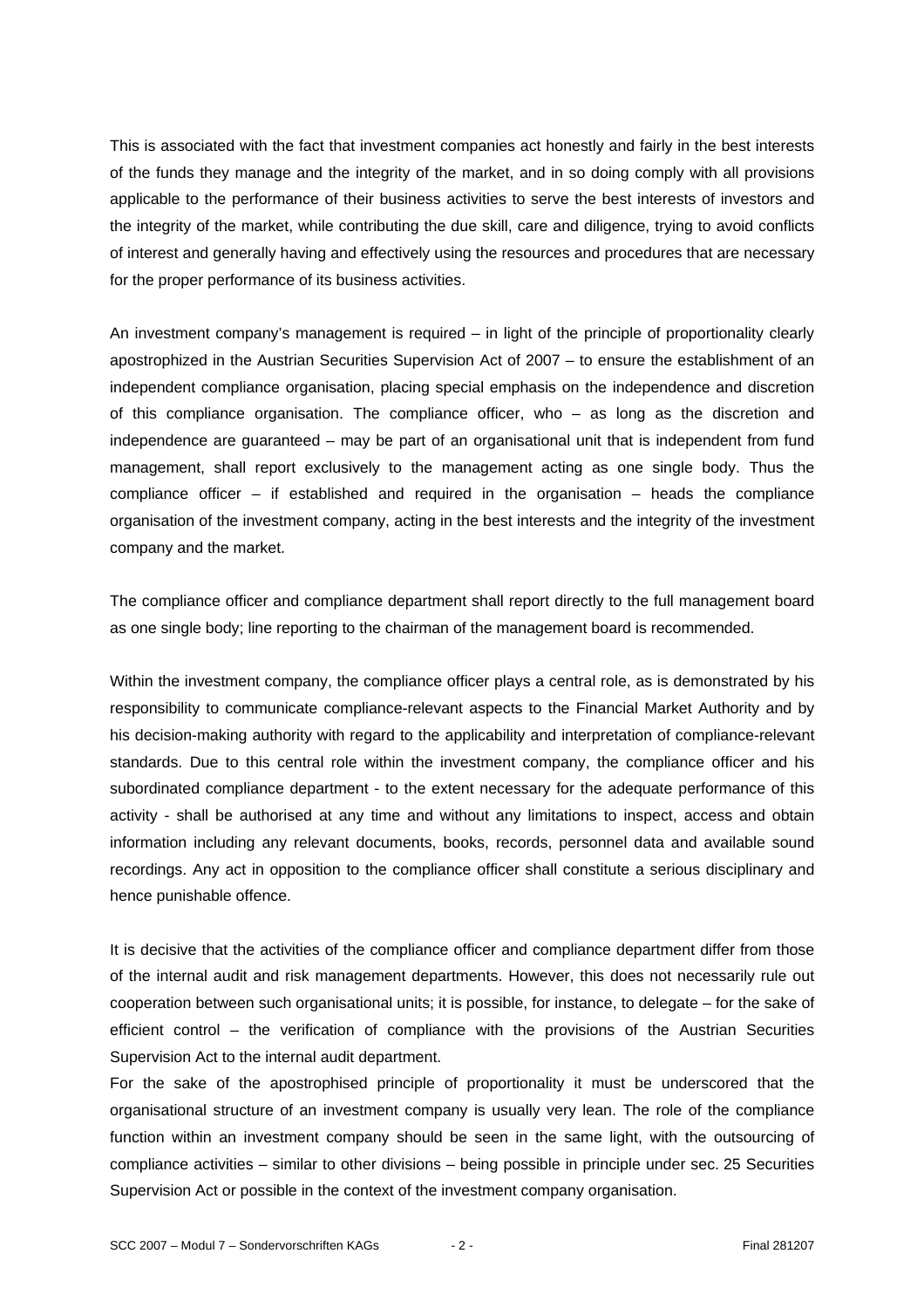In this way, the first module of the *Standard Compliance Code* (SCC) is applicable to activities of the extended and non-extended license of investment companies.

#### **2. Insider rules & market manipulation**

For the sake of an expedient and efficient implementation of the Standard Compliance Code, investment companies as well as their employees and third parties acting on their behalf on the basis of sec. 2 Investment Fund Act and sec. 18 Securities Supervision Act or the market abuse provisions of the Stock Exchange Act must comply with the statutory provisions regarding market abuse which include prohibitions of both insider and market manipulation.

In this way, the second module of the *Standard Compliance Code* (SCC) is applicable to activities of the extended and non-extended license of investment companies.

## **3. Guidelines for Transactions by Employees in Credit Institutions**

The Stock Exchange Act, the Securities Supervision Act and the SCC of the banking industry contain relevant provisions to warrant adequacy and fairness in trading in financial as well as other instruments and, in particular, fair treatment of all capital market participants. As part of their usual business activities, investment companies shall guarantee that provisions regarding personal employee transactions are enacted; such an obligation is met upon enactment of the present rules and their implementation, which affects all employment relationships, and constitutes a minimum requirement for rules internally applied by the investment companies.

It must be noted that any violation of these rules by employees of investment companies may result in permanent damage to the reputation of the investment company and entail consequences under labour, civil and/or criminal law for the relevant employee(s).

The general scope of SCC Module 3 *Guidelines for Transactions by Employees in Credit Institutions*  includes all trading with financial instruments as defined in the Austrian Securities Supervision Act of 2007, targeting, in particular, transactions in securities, derivatives, currencies and precious metals performed by employees of the investment company outside the scope of their official responsibilities for their own account, for third party account or in the interest of third parties or performed by third parties for the account or in the interest of the investment company's employee.

In this way, the third module of the SCC *Guidelines for Transactions by Employees in Credit Institutions* is applicable to activities of the extended and non-extended license of investment companies.